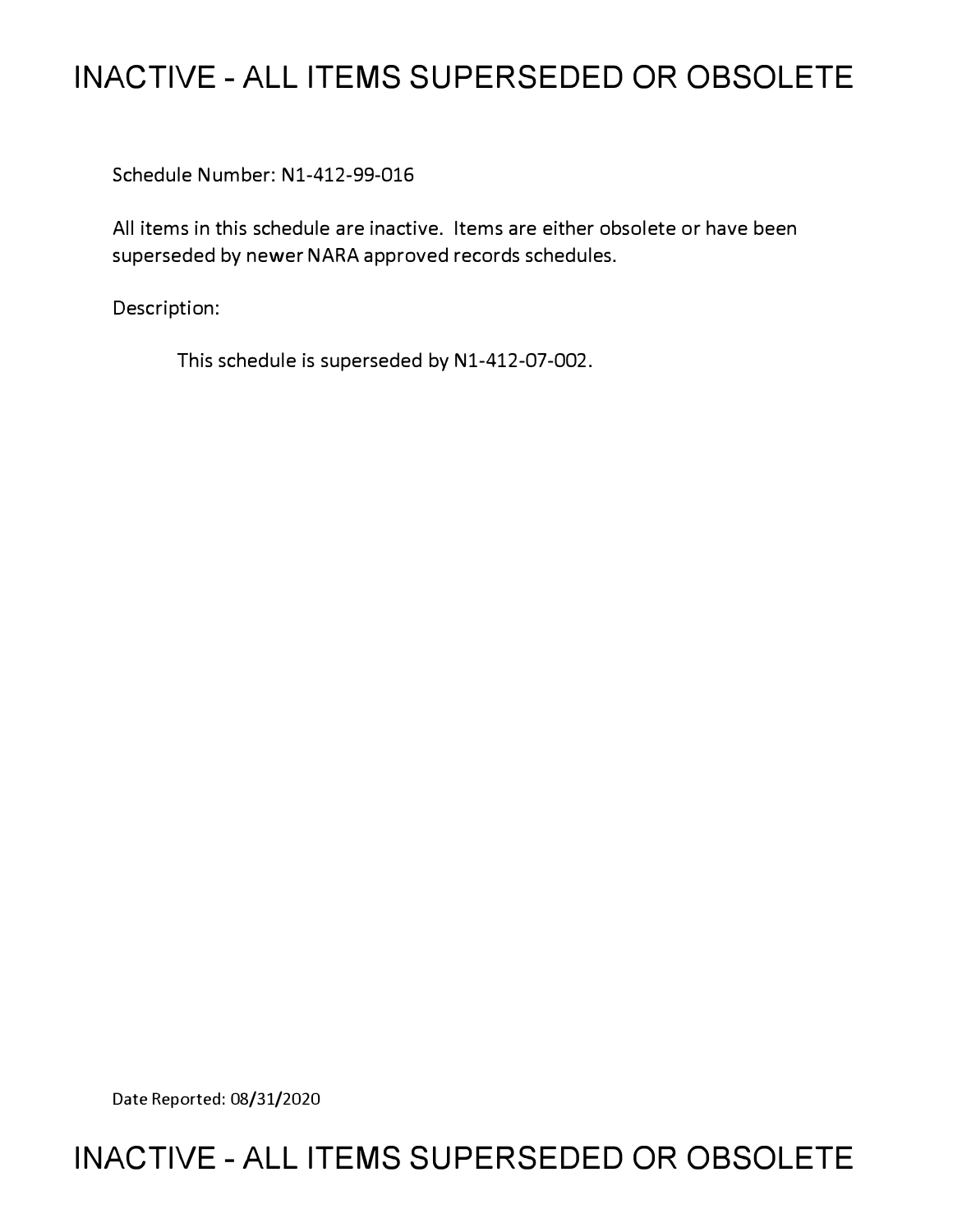|                                                                                                     |                                                                                                                                                                                                                                 | <b>REQUEST FOR RECORDS DISPOSITION AUTHORITY</b>                                                                                                       |                                 | <b>JOB NUMBER</b><br>N1-412-99-16                                       |                                     |
|-----------------------------------------------------------------------------------------------------|---------------------------------------------------------------------------------------------------------------------------------------------------------------------------------------------------------------------------------|--------------------------------------------------------------------------------------------------------------------------------------------------------|---------------------------------|-------------------------------------------------------------------------|-------------------------------------|
| To: NATIONAL ARCHIVES and RECORDS ADMINISTRATION (NIR)<br>WASHINGTON, DC 20408                      |                                                                                                                                                                                                                                 |                                                                                                                                                        | <b>DATE RECEIVED</b><br>9/27/99 |                                                                         |                                     |
| 1. FROM (Agency or establishment)<br><b>Environmental Protection Agency</b><br>2. MAJOR SUBDIVISION |                                                                                                                                                                                                                                 |                                                                                                                                                        | <b>NOTIFICATION TO AGENCY</b>   |                                                                         |                                     |
|                                                                                                     |                                                                                                                                                                                                                                 |                                                                                                                                                        |                                 |                                                                         |                                     |
|                                                                                                     |                                                                                                                                                                                                                                 | In accordance with the provisions of 44 U.S.C.<br>disposition request,<br>3303a, the<br>including<br>amendments, is approved except for items that may |                                 |                                                                         |                                     |
| 3. MINOR SUBDIVISION                                                                                |                                                                                                                                                                                                                                 |                                                                                                                                                        |                                 | marked "disposition not approved" or<br>be<br>"withdrawn" in column 10. |                                     |
|                                                                                                     | 4. NAME OF PERSON WITH WHOM TO CONFER<br>Rachel Van Wingen                                                                                                                                                                      | 5. TELEPHONE<br>202/260-9709                                                                                                                           | <b>DATE</b>                     | ARONISTOFTHE UNITED STATES<br>$3 - 29 - 00$                             |                                     |
|                                                                                                     | retention periods specified; and that written concurrence from the General Accounting Office, under the provisions of Title 8 of the<br>GAO manual for Guidance of Federal Agencies,<br>$X$ is not required;<br>is attached; or | has been requested.                                                                                                                                    | <b>TITLE</b>                    |                                                                         |                                     |
| DATE,<br>9/23/99                                                                                    | SIGNATURE OF AGENCY REPRESENTATIVE<br>VanNing<br>Rachel Van Wingen                                                                                                                                                              |                                                                                                                                                        |                                 | Agency Records Officer                                                  |                                     |
|                                                                                                     |                                                                                                                                                                                                                                 |                                                                                                                                                        |                                 | 9. GRS OR SUPERSEDED<br><b>JOB CITATION</b>                             | 10. ACTION TAKEN<br>(NARA USE ONLY) |
|                                                                                                     | See attached U.S. EPA Records Control<br>Schedule for:<br>294                                                                                                                                                                   |                                                                                                                                                        |                                 |                                                                         |                                     |

 $\mathcal{H}$ 

 $\ensuremath{\text{NWML}}$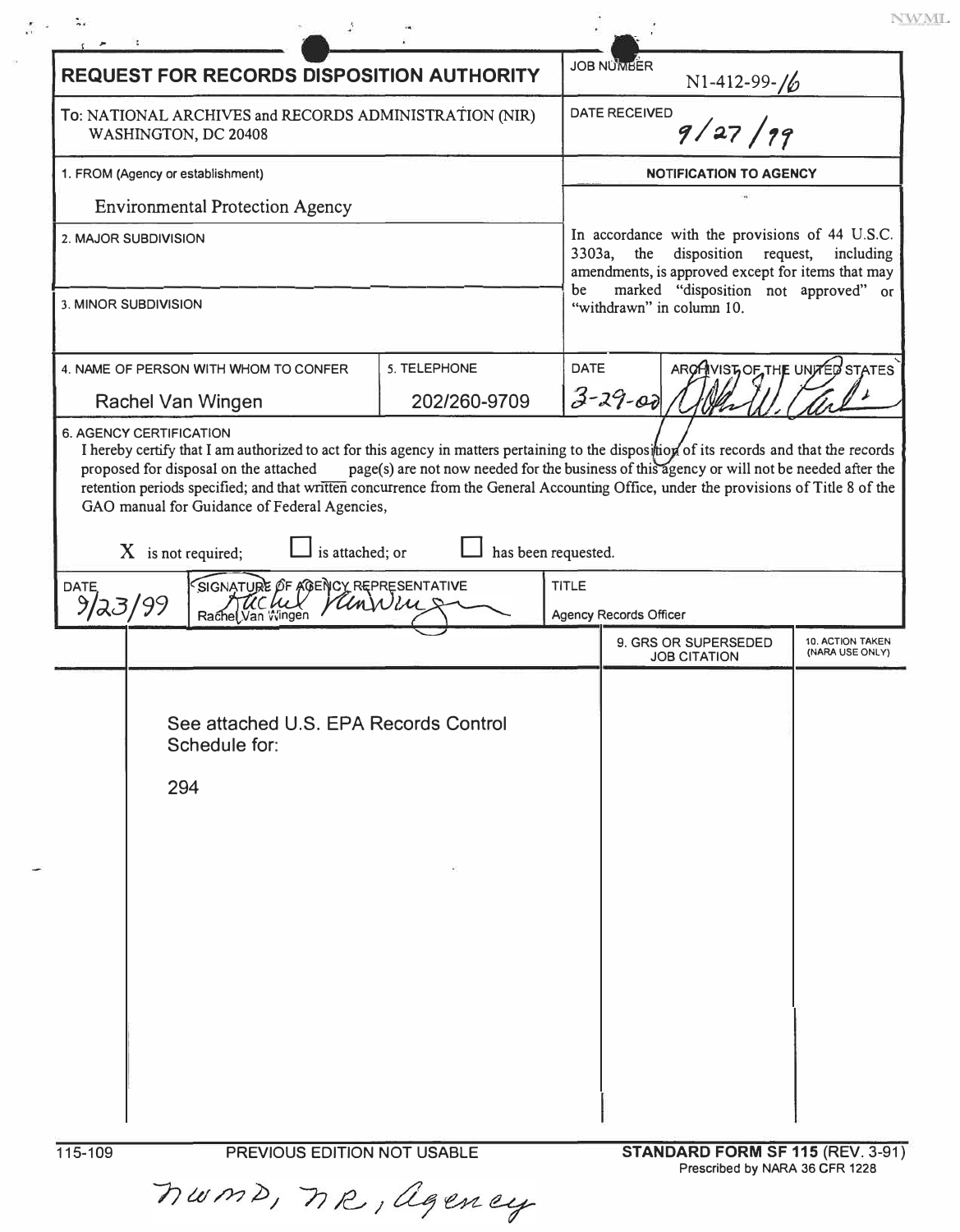## **DRAFT OF 11/1/99**

# **U.S. EPA RECORDS SCHEDULE**

**SERIES TITLE:** Administrative Records Pursuant to the Administrative Procedure Act

**PROGRAM:** All Programs except Superfund and Permits

•

**EPA SERIES NO:** 294

 $\sim 100$ 

×

**AGENCY FILE CODE:** LEGA 294

**NARA DISPOSAL AUTHORITY:** Nl-412-99-16 (Use this number to retire records to the FRC)

**APPLICABILITY:** Agency-wide

#### *IDENTIFYING INFORMATION:*

**DESCRIPTION:** The purpose of the administrative record. is to document preregulatory and non-regulatory risk management decisions. It contains meeting notes and summaries, correspondence, press releases, reports, and public comments. The records are available to the public except for information excluded by statute.

**ARRANGEMENT:** Arrangement varies.

| TYPE OF RECORDS: | SPECIFIC RESTRICTIONS:            |  |  |
|------------------|-----------------------------------|--|--|
| Case files       | Enforcement Sensitive Information |  |  |
|                  | Confidential Business Information |  |  |

Paper, microfilm, audiovisual, electronic

**MEDIUM: VITAL RECORD:**<br>Paper, microfilm, audiovisual, **Wights** and Interests

# **FUNCTIONS SUPPORTED:**

Program operations, risk management, and public awareness

**SPECIFIC LEGAL REQ�IREMENTS:**  Administrative Procedure Act, 5 USC 553 and 557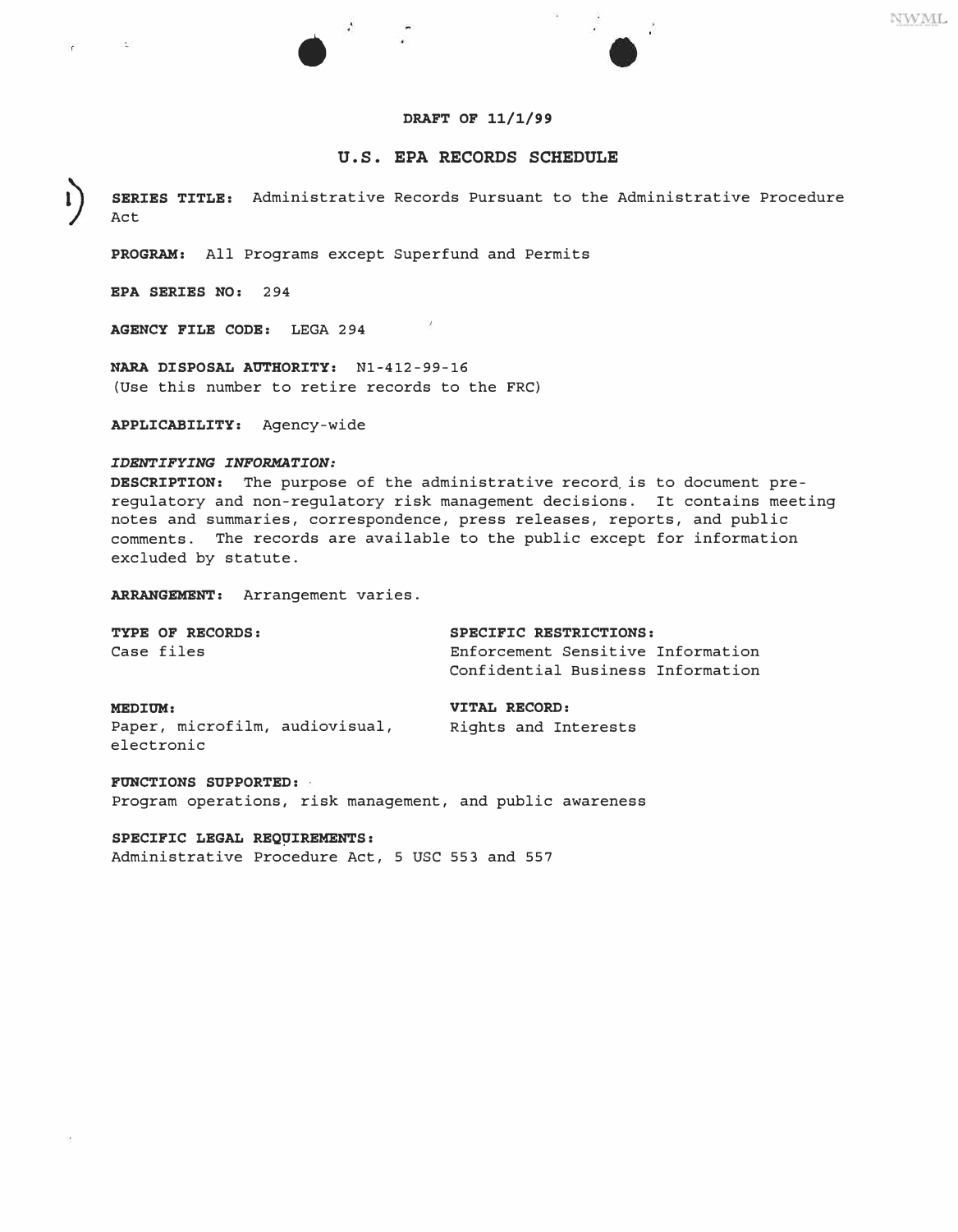### *EPA SERIES NO. 294*

 $\mathcal{L}$ 

 $\tilde{\mathbf{t}}$  .

•

| DISPOSITION INFORMATION:                                                                               |                            |  |
|--------------------------------------------------------------------------------------------------------|----------------------------|--|
| FINAL DISPOSITION:                                                                                     | TRANSFER TO FRC PERMITTED: |  |
| a. Record copy (microfilmed                                                                            |                            |  |
| or paper): Permanent                                                                                   | Yes                        |  |
| b. Paper copy (microfilmed):<br>Disposable                                                             | No                         |  |
| c. Electronic versions created<br>by electronic mail and word proc-<br>essing applications: Disposable | No                         |  |

### *FILE BREAK INSTRUCTIONS:*

a. If microfilmed, break file upon completion of quality assurance check. If not microfilmed, break file at the conclusion of a significant action.

b. Break file when document has been microfilmed and quality assurance is complete.

c. See Disposition Instructions.

#### *DISPOSITION INSTRUCTIONS:*

a. If microfilmed, keep in office up to 3 years after file break, then retire one silver halide and one diazo copy along with finding aids and indexes to the FRC. Transfer to the National Archives 20 years after file break. Destroy non-record copies when no longer needed.

If not microfilmed, keep in office up to 3 years after file break, then retire to FRC along with finding aids and indexes. Transfer to the National Archives 20 years after file break. Destroy Agency non-record copies when no longer needed.

b. If microfilmed, destroy paper copy after quality assurance is complete.

c. Delete when record copy is generated.

# *APPLICATION GUIDANCE:*

*REASONS FOR DISPOSITION:* These records form a substantial part of the core documentation of the Agency's work and are necessary for adequate and proper documentation of the Agency's decisions. The file serves to facilitate both a coordinated approach to public access and a complete record of the decisionmaking process.

*AGENCY-WIDE GUIDANCE:* The Project Manager in the program office is responsible for establishing and maintaining a file which contains a comprehensive history and includes all background studies, comments, reference materials, working materials, and deliberative materials.

Administrative Records for Superfund sites are scheduled as EPA 019 and for Permits as EPA 210. See EPA 150 for Rulemaking Dockets.

Microform copies are to be produced in accordance with standards in 36 CFR